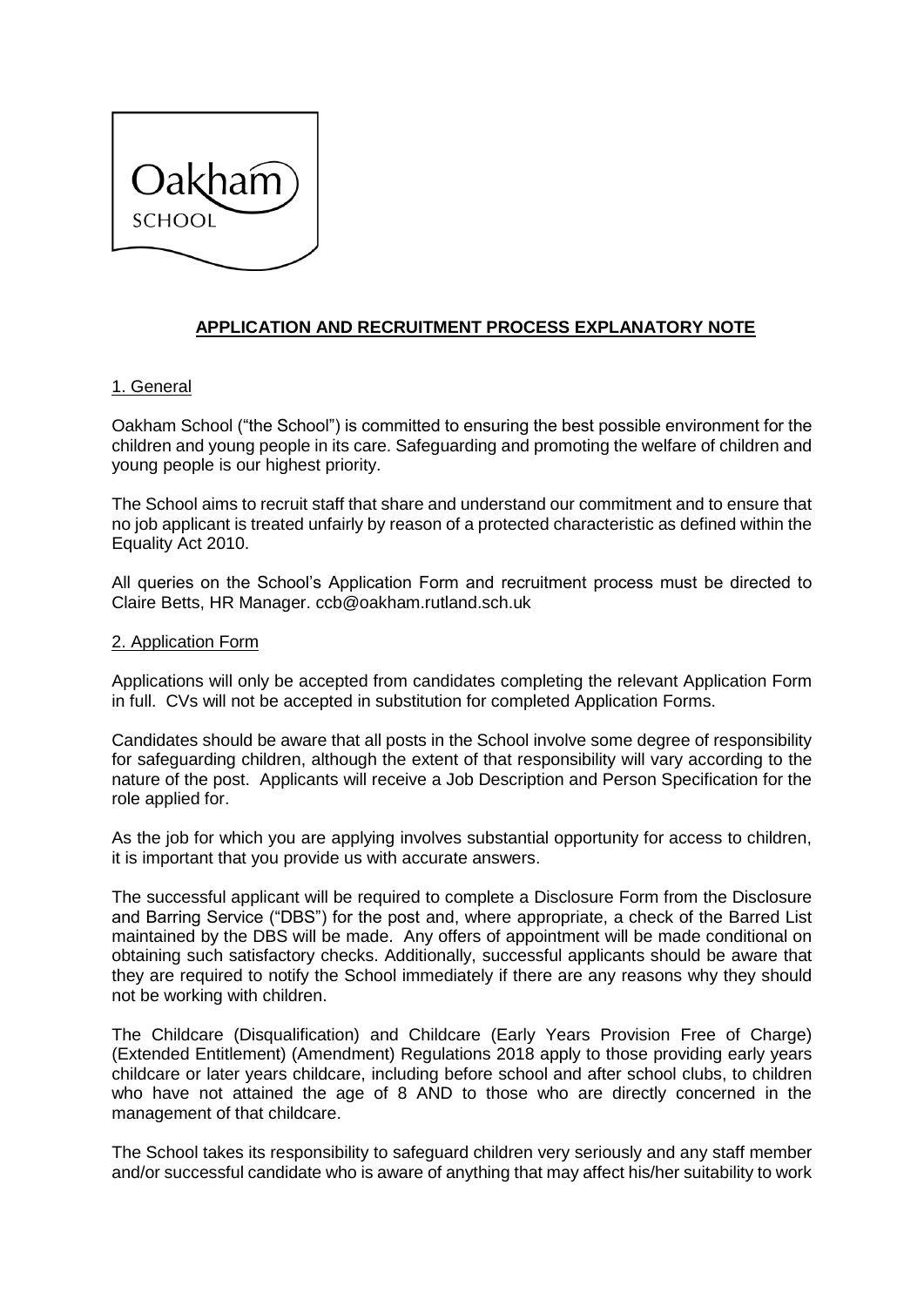with children must notify Human Resources immediately. This will include notification of any convictions, cautions, court orders, reprimands or warnings he/she may receive.

Staff and/or successful candidates who are disqualified from childcare or registration may apply to Ofsted for a waiver of disqualification. Such individuals may not be employed in the areas from which they are disqualified, or involved in the management of those settings, unless and until such waiver is confirmed. Please speak to the Chief Operating Officer for more details.

The School has a legal duty under section 26 of the Counter-Terrorism and Security Act 2015 to have 'due regard to the need to prevent people from being drawn into terrorism'. This is known at the Prevent duty. Schools are required to assess the risk of children being drawn into terrorism, including support for extremist ideas that are part of terrorist ideology. Accordingly, as part of the recruitment process, when an offer is made the offer will be subject to a Prevent duty risk assessment.

If you are currently working with children, on either a paid or voluntary basis, your current employer will be asked about disciplinary offences, including disciplinary offences relating to children or young persons (whether the disciplinary sanction is current or time expired), and whether you have been the subject of any child protection allegations or concerns and if so the outcome of any enquiry or disciplinary procedure.

If you are not currently working with children but have done so in the past, that previous employer will be asked about those issues. Where neither your current nor previous employment has involved working with children, your current employer will still be asked about your suitability to work with children. Where you have no previous employment history, we may request character references which may include references from your school or university.

You should be aware that provision of false information is an offence and could result in the application being rejected or summary dismissal if you have been appointed, and a possible referral to the police and/or DBS.

## 3. Invitation to Interview

Applicants will be shortlisted according to the relevance and applicability of their professional attributes and personal qualities to the role. Shortlisted applicants will then be invited to attend a formal interview at which his/her relevant skills and experience will be discussed in more detail.

Shortlisted candidates will be asked to complete a self-declaration form in relation to their criminal record or information that would make them unsuitable to work with children. Applicants will be asked to sign a declaration confirming that the information they have provided is true. Where there is an electronic signature, the shortlisted candidate should physically sign a hard copy of the application at the point of interview.

All formal interviews will have a panel of at least two people chaired by a designated member of staff of appropriate authority. The Chair of Trustees should chair the panel for the Head's appointment. The interviewers involved will be required to state any prior personal relationship or knowledge of any of the candidates and a judgement will be made by the Chair as to whether or not an interviewer should therefore withdraw from the panel. Should the Chair have a conflict of interest, the Vice Chair shall decide whether the Chair should withdraw from the panel.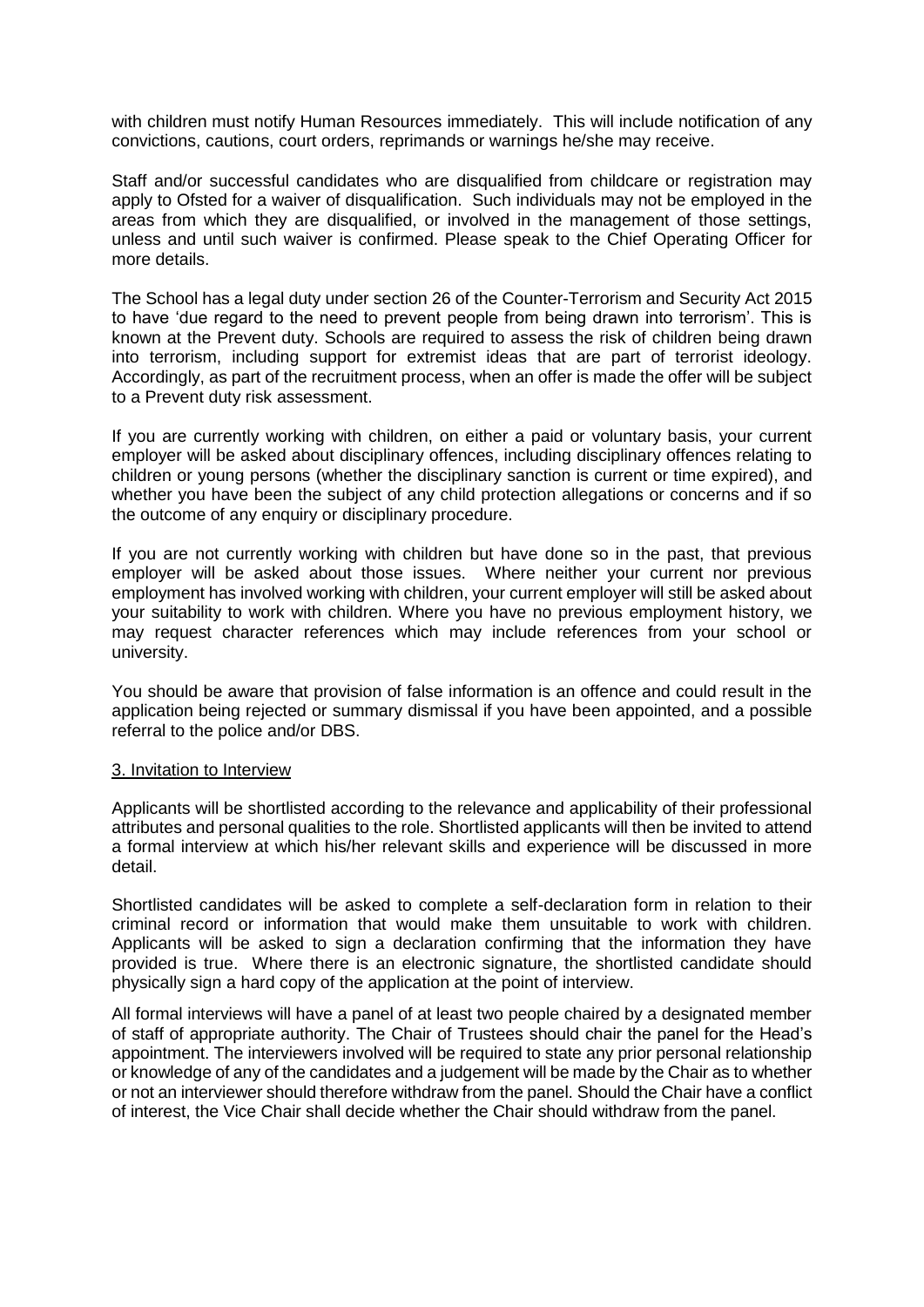The interview will be conducted in person and the areas which it will explore will include suitability to work with children (including discussion of any details provided on the candidate's self-declaration form).

All candidates invited to interview must bring documents confirming any educational and professional qualifications that are necessary or relevant for the post (e.g. the original or certified copy of certificates, diplomas etc). Where originals or certified copies are not available for the successful candidate, written confirmation of the relevant qualifications must be obtained by you from the awarding body.

All candidates invited to interview must also bring with them:

- 1. A current driving licence including a photograph and paper counterpart or a passport and a full birth certificate;
- 2. A utility bill or financial statement issued within the last three months showing the candidate's current name and address;
- 3. Where appropriate any documentation evidencing a change of name:
- 4. Where applicable, proof of entitlement to work and reside in the UK.

## **Please note that originals of the above are necessary. Photocopies or certified copies are not sufficient.**

Candidates with a disability who are invited to interview should inform the School of any necessary reasonable adjustments or arrangements to assist them in attending the interview.

## 4. Conditional Offer of Appointment: Pre-Appointment Checks

Any offer to a successful candidate will be conditional upon:

- **1.** Receipt of at least two satisfactory references (if these have not already been received), including for internal appointments. All references should be provided by a senior person with appropriate authority, subject to the satisfaction of the School;
- **2.** Verification of identity and qualifications including, where appropriate, evidence of the right to work in the UK;
- **3.** A satisfactory enhanced DBS check and if appropriate, a check of the Barred List maintained by the DBS;
- **4.** For a candidate to be employed as a teacher, a check that that the candidate is not subject to a prohibition order issued by the Secretary of State or any sanction or restriction imposed (that remains current) by the historic General Teaching Council for England before its abolition in March 2012;
- **5.** Verification of professional qualifications, including, where applicable, any award of Qualified Teacher Status;
- **6.** Verification of successful completion of a statutory induction period (for teaching posts – applies to those who obtained QTS after 7 May 1999), where relevant;
- **7.** Where the successful candidate has lived or worked or been resident outside the UK, such further checks and confirmations as the School may consider appropriate so that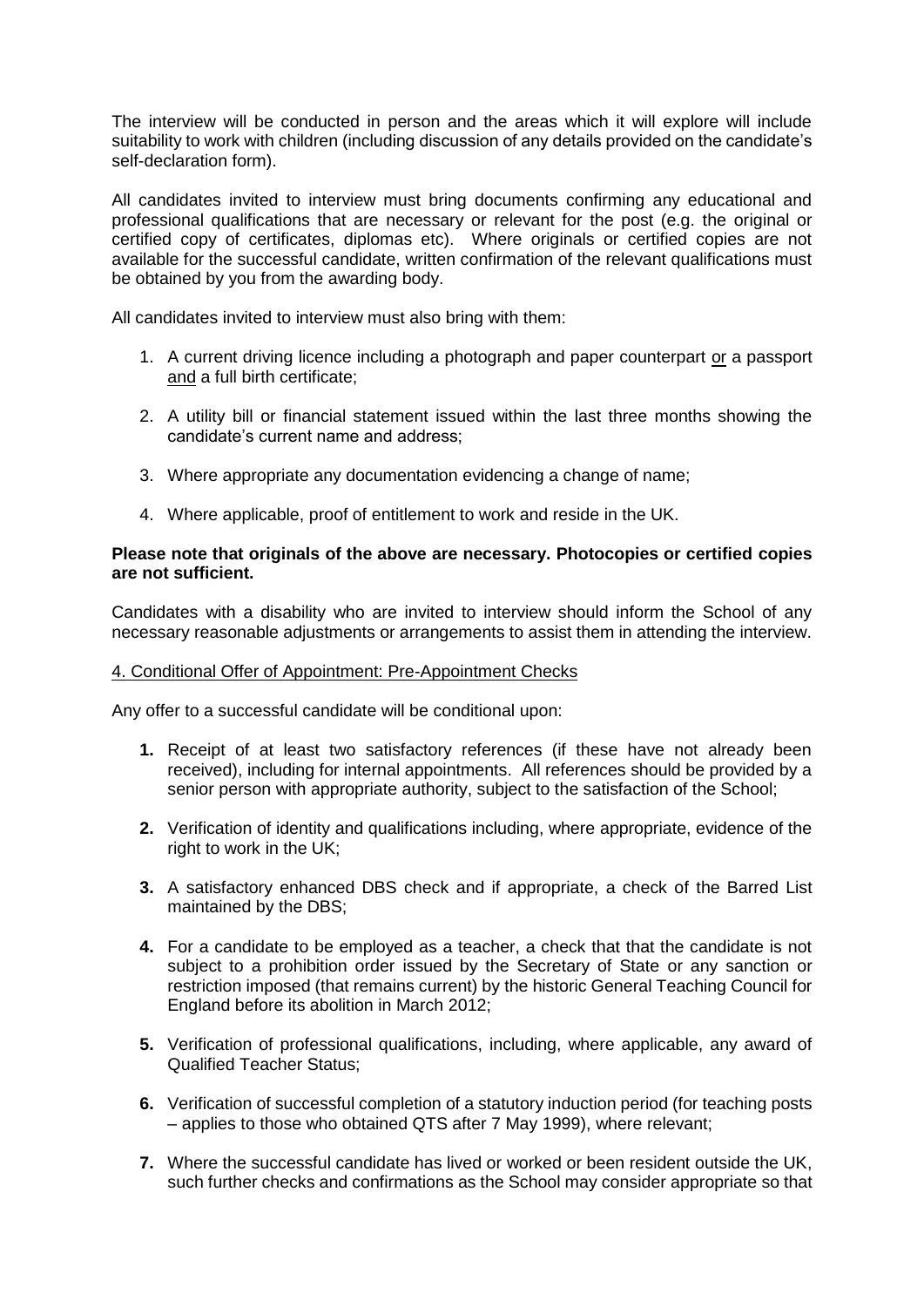any relevant events that occurred outside the UK can be considered. This shall include the candidate providing the School with proof of his/her past conduct as a teacher in the form of a letter of professional standing from the professional regulating authority in the country in which s/he has worked;

- **8.** Evidence of satisfactory medical fitness;
- **9.** Receipt of a signed Self-Declaration form showing that the candidate is not disqualified from providing childcare as set out in the statutory guidance "Disqualification under the Childcare Act 2006";
- **10.** For a candidate to be employed into a senior management position as set out within the School's Recruitment, Selection and Disclosures Policy and Procedure, receipt of a signed "senior charity manager positions: automatic disqualification declaration" confirming that the candidate is not disqualified from acting in a senior management position for a charity in accordance with the automatic disqualification rules for charities;
- **11.** If you are undertaking a management role, a check that you have not been prohibited from participating in the management of independent schools.

It is the School's practice that a successful candidate must complete a pre-employment health questionnaire. The information contained in the questionnaire will then be held by the School in strictest confidence and used as set out in the School's Recruitment Privacy Notice and Data Protection Policy. This information will be reviewed against the Job Description and the Person Specification for the particular role, together with details of any other physical or mental requirements of the role i.e. proposed workload, extra-curricular activities, layout of the School etc.

The School is aware of its duties under the Equality Act 2010. No job offer will be withdrawn without first consulting with the applicant, considering medical evidence and considering reasonable adjustments.

## 5. References

We will seek the references referred to in section 4 above for all shortlisted candidates, including internal candidates and may approach previous employers for information to verify particular experience or qualifications, before interview. If you do not wish us to take up references in advance of the interview, please notify us at the time of submitting your application.

For internal candidates, formal written references may be sought from a senior person with appropriate authority.

All referees will be asked if the candidate is suitable to work with children.

The School will compare any information provided by the referee with that provided by the candidate on the application form. Any inconsistencies will be discussed with the candidate.

## 6. Criminal Records Policy

The School will refer to the Department for Education ("DfE") document, 'Keeping Children Safe in Education' and any amended version in carrying out the necessary required DBS checks.